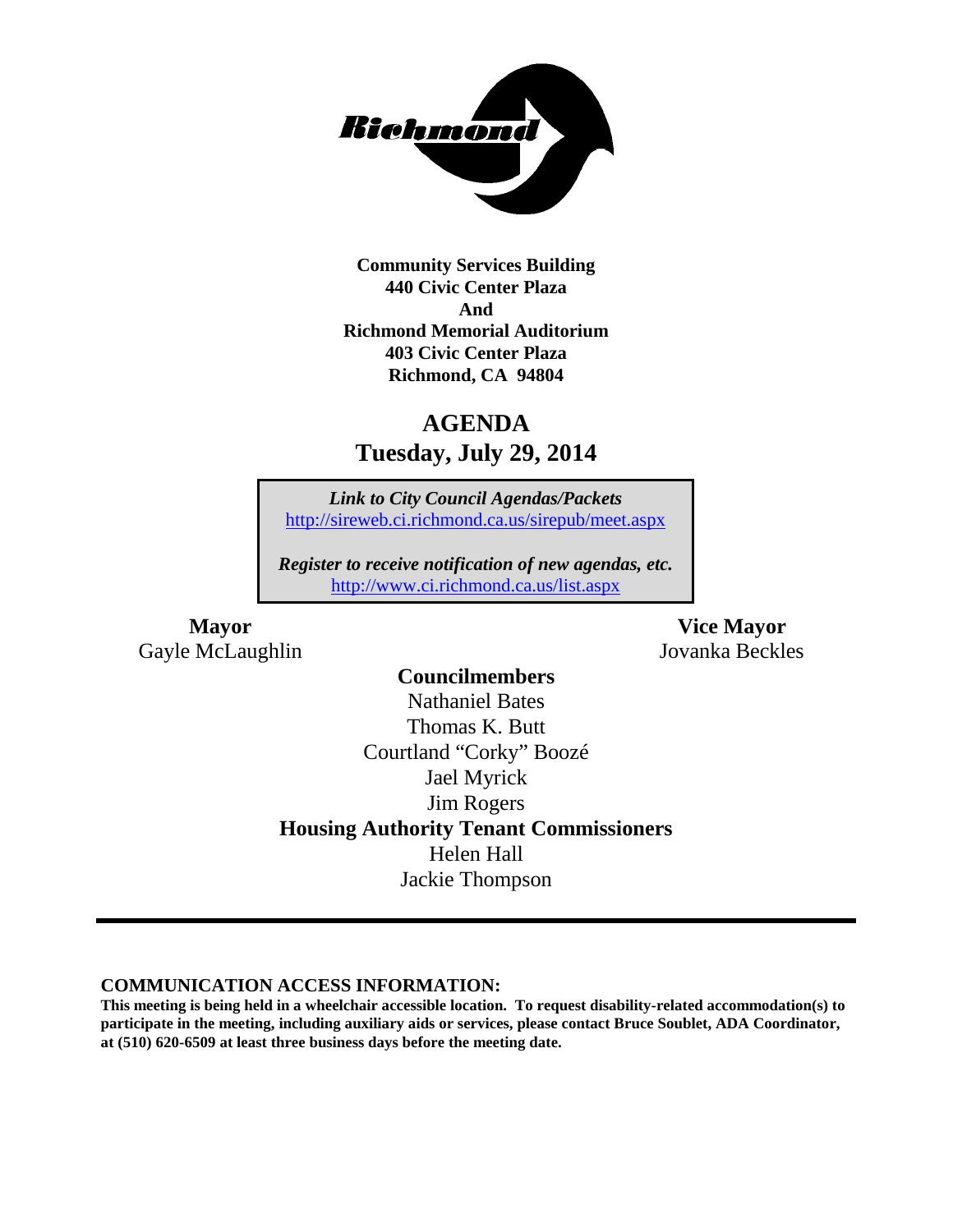# **MEETING PROCEDURES**

The City of Richmond encourages community participation at its City Council meetings and has established procedures that are intended to accommodate public input in a timely and time-sensitive way. As a courtesy to all members of the public who wish to participate in City Council meetings, please observe the following procedures:

**PUBLIC COMMENT ON AGENDA ITEMS:** Anyone who desires to address the City Council on items appearing on the agenda must complete and file a pink speaker's card with the City Clerk **prior** to the City Council's consideration of the item. Once the City Clerk has announced the item and discussion has commenced, no person shall be permitted to speak on the item other than those persons who have submitted their names to the City Clerk. Your name will be called when the item is announced for discussion. **Each speaker will be allowed TWO (2) MINUTES to address the City Council on NON-PUBLIC HEARING items listed on the agenda.**

#### **SPEAKERS ARE REQUESTED TO OCCUPY THE RESERVED SEATS IN THE FRONT ROW BEHIND THE SPEAKER'S PODIUM AS THEIR NAME IS ANNOUNCED BY THE CITY CLERK.**

**CONSENT CALENDAR:** Consent Calendar items are considered routine and will be enacted, approved or adopted by one motion unless a request for removal for discussion or explanation is received from the audience or the City Council. A member of the audience requesting to remove an item from the Consent Calendar must first complete a speaker's card and discuss the item with a City staff person prior to filing the card with the City Clerk and **prior to the City Council's consideration of Agenda Review.** An item removed from the Consent Calendar may be placed anywhere on the agenda following the City Council's agenda review.

Any law enforcement officer on duty or whose service is commanded by the presiding officer shall be Sergeant-at-Arms of the Council meetings. He/she, or they, shall carry out all orders and instructions given by the presiding officer for the purpose of maintaining order and decorum at the Council meetings (City Council Rules of Procedure and Order Section III F, RMC Section 2.12.030).

**\*\*\*\*\*\*\*\*\*\*\*\*\*\*\*\*\*\*\*\*\*\*\*\*\*\*\*\*\*\*\*\*\*\*\*\*\*\*\*\*\*\*\*\*\*\*\*\*\*\*\*\*\*\*\*\*\*\***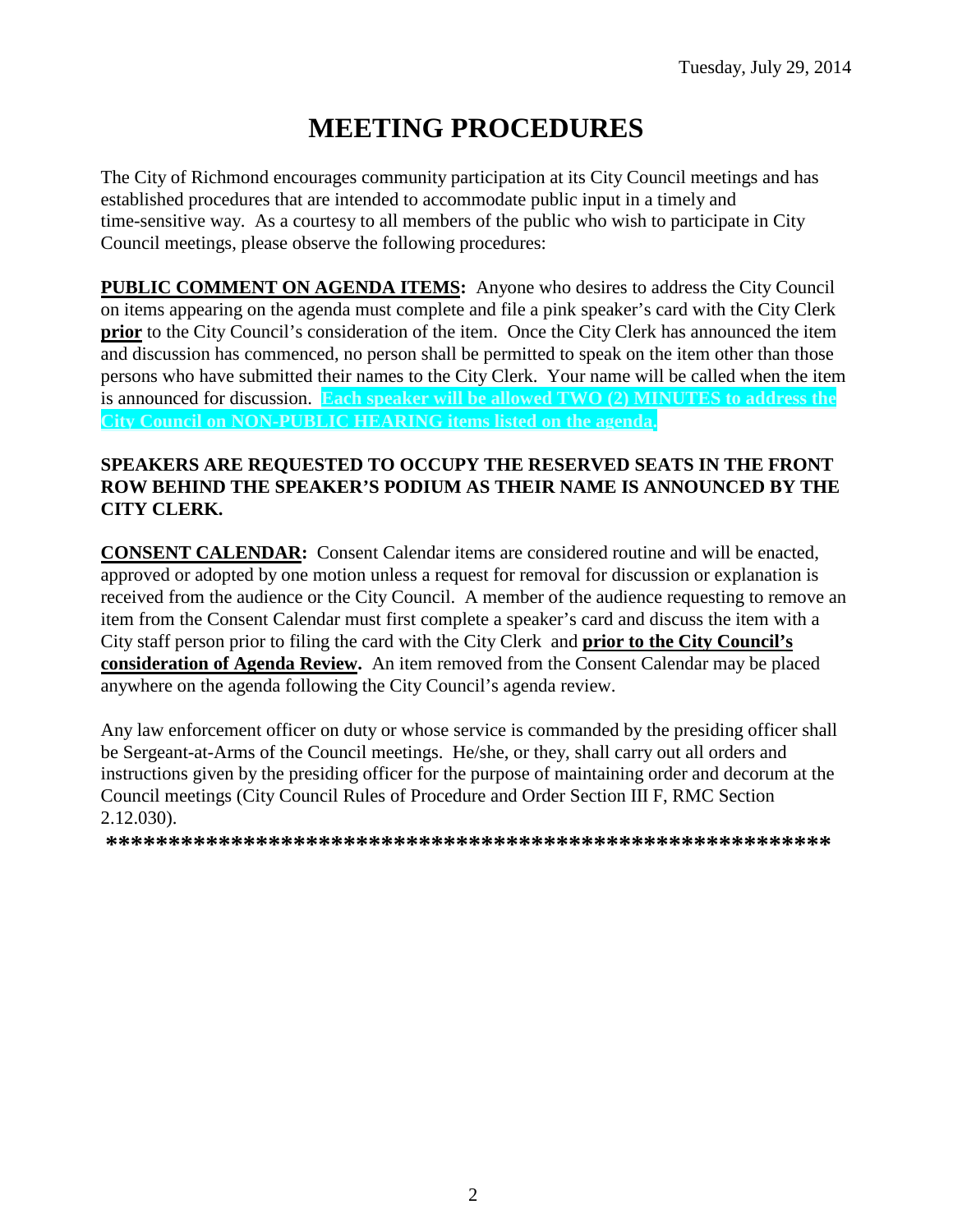## **OPEN SESSION TO HEAR PUBLIC COMMENT ON CLOSED SESSION ITEMS COUNCIL CHAMBERS**

4:30 p.m.

#### **A. ROLL CALL**

#### **B. PUBLIC COMMENT**

#### **C. ADJOURN TO CLOSED SESSION**

### **CLOSED SESSION**

Shimada Room of the Community Services Building

#### **A. CITY COUNCIL**

**A-1.** PUBLIC EMPLOYEE PERFORMANCE EVALUATION (Government Code Section 54957.6):

Title: City Attorney

**A-2.** CONFERENCE WITH LEGAL COUNSEL - EXISTING LITIGATION (Subdivision [a] of Government Code Section 54956.9):

Serkes vs. City of Richmond

**A-3.** CONFERENCE WITH LEGAL COUNSEL - ANTICIPATED LITIGATION (Initiation of litigation pursuant to Subdivision (c) of Government Code Section 54956.9):

One Case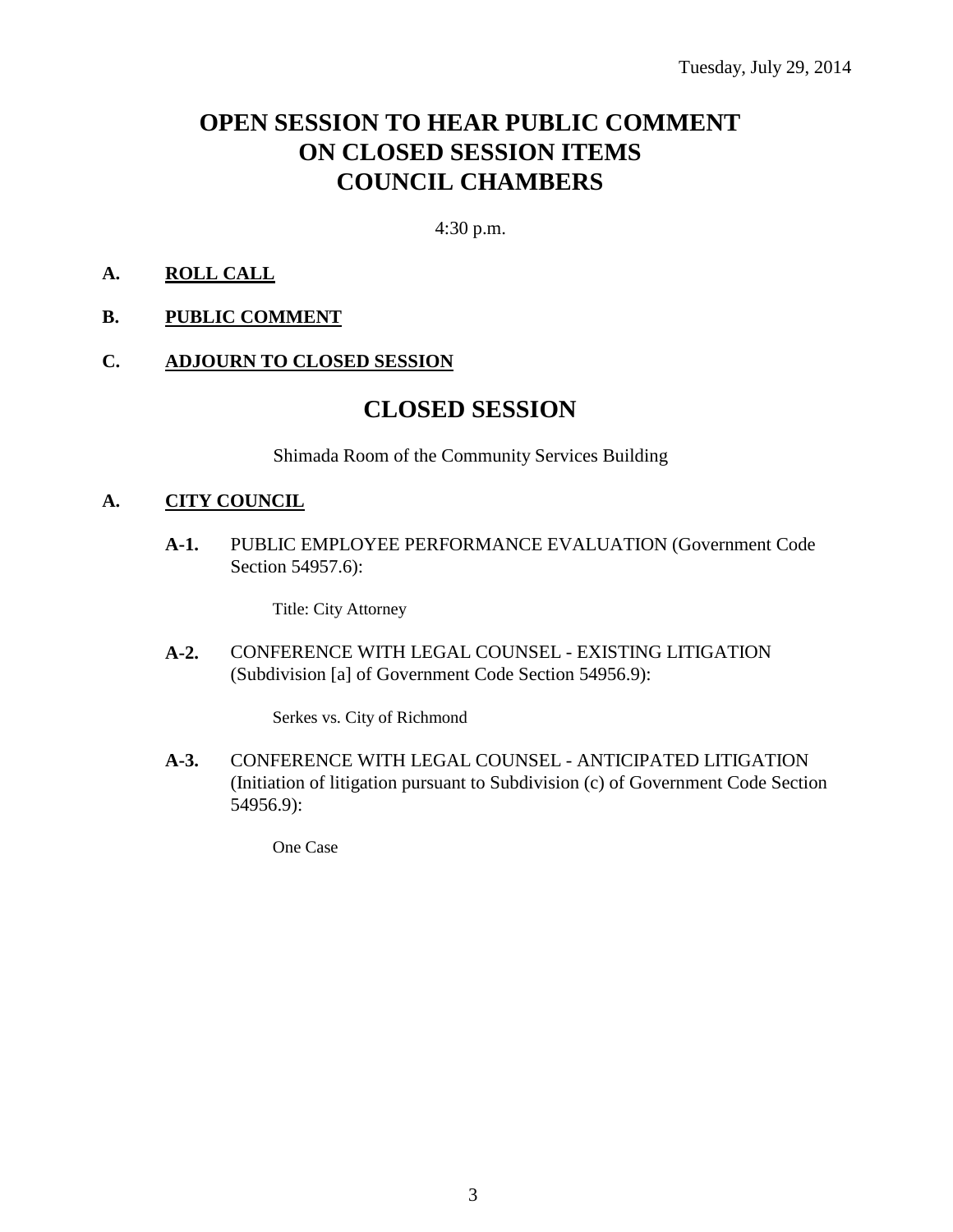## **SPECIAL MEETING OF THE RICHMOND CITY COUNCIL RICHMOND MEMORIAL AUDITORIUM**

5:30 p.m.

- **A. PLEDGE TO THE FLAG**
- **B. ROLL CALL**
- **C. STATEMENT OF CONFLICT OF INTEREST**
- **D. AGENDA REVIEW**

#### **E. REPORT FROM THE CITY ATTORNEY OF FINAL DECISIONS MADE DURING CLOSED SESSION**

#### **F. CITY COUNCIL CONSENT CALENDAR**

- **F-1.** AUTHORIZE the Library and Cultural Services Director to accept a grant from the East Bay Community Foundation (EBCF) in the amount of \$10,000; and APPROVE an amendment to the Fiscal Year 2014-15 Library Fund revenue and expenditures - Library and Cultural Services (Katy Curl 620-6554).
- **F-2.** AUTHORIZE the Library and Cultural Services Director to accept a grant from the California Department of Education (CDE) in the amount of \$62,924; and APPROVE an amendment to the Fiscal Year 2014-15 Library Fund revenue and expenditures - Library and Cultural Services (Katy Curl 620-6554/ Sherry Drobner 307-8082).
- **F-3.** ACCEPT a grant award from the East Bay Community Foundation for the Office of Neighborhood Safety (ONS) in the amount of \$20,000 to provide general and emergency support services for ONS Fellowship participants - Office of Neighborhood Safety (DeVone Boggan 620-5422).
- **F-4.** APPROVE a contract amendment with NEMA Construction to replace the lighting system and scoreboard at the North Richmond Ballfield on Fred Jackson Way, increasing the contract amount by \$11,195 for a total amount of \$186,195 - Public Works Department (Yader A. Bermudez 231-3008).
- **F-5.** APPROVE the sole-source purchase of fire and police apparatus repair services from Hi-Tech EVS, in an amount not to exceed \$75,000 per fiscal year for a term extending from Fiscal Year 2014-15 through 2016-17 - Public Works Department (Yader A. Bermudez 231-3008).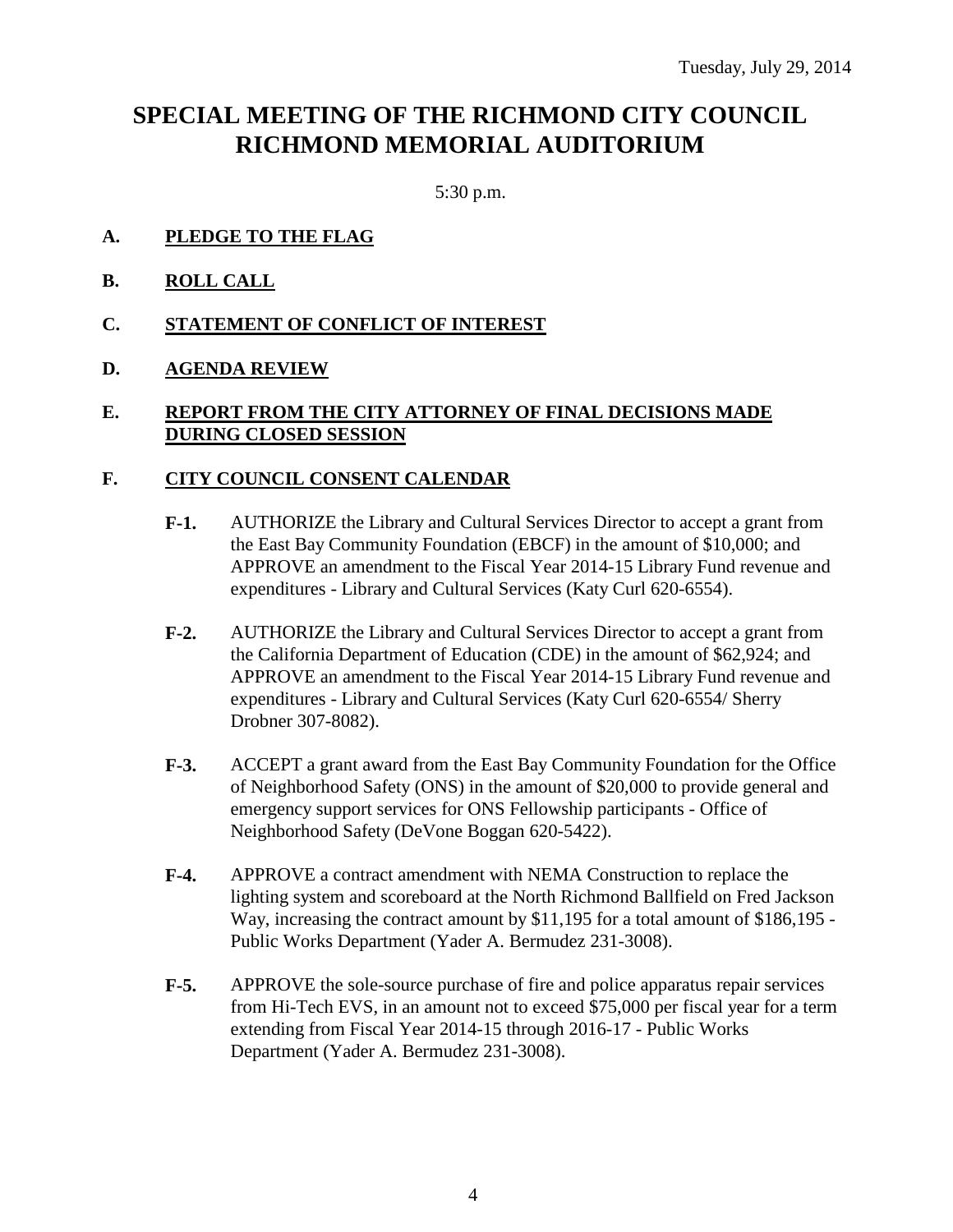- **F-6.** APPROVE a contract with Turner Group Construction, Inc. to provide general contracting services for the Family Justice Center Project at 256 24th Street in an amount not to exceed \$1,541,525 for a term from July 2014 to June 2015, with funding from the proceeds of a \$2,000,000 bond previously approved by the City Council - Police Department (Chief Chris Magnus 621-1802) (This item was not reviewed by the Finance Standing Committee due to meeting schedules and time sensitivity) - Police Department (Chief Chris Magnus 620-1802).
- **F-7.** APPROVE a three-year contract with The Omega Group for continued maintenance and technical support of the police department's CrimeView software, in an amount not to exceed \$45,000, for a term of July 1, 2014, through June 30, 2017 (\$15,000 a year for three years) - Police Department (Chief Chris Magnus 620-1802).
- **F-8.** INTRODUCE an ordinance (first reading) amending Chapter 12.17 of the Richmond Municipal Code to update requirements pertaining to the inspection and rehabilitation or replacement of private sanitary sewer laterals - Engineering Services Department (Chad Davisson 620-5486).
- **F-9.** APPROVE an agreement with Pacific States Environmental Contractors, Inc. (Pacific States) to provide remediation and abatement services (bid Alternative 6) for the Point Molate former United States Naval Fuel Depot IR Site 3 in an amount not to exceed \$9,241,094.50, with a 10 percent city-controlled contingency in the amount of \$924,109.45, for a total approved amount of \$10,165,203.95 and for a term from August 2014 to August 2015, utilizing funds received through the 2008 Early Transfer and Cooperative Agreement (ETCA) with the United States Navy (Due to meeting schedules, this item was not reviewed by the Finance Standing Committee) - Engineering Services Department (Craig Murray/Chad Davisson 307-8188).
- **F-10.** APPROVE the City Manager's response to Grand Jury Report No. 1404 entitled, "Planning for Technology," and authorize submittal of the response to the foreperson of the 2013-2014 Contra Costa County Civil Grand Jury - City Manager's Office (Bill Lindsay 620-6512).
- **F-11.** APPROVE the City Manager's response to Grand Jury Report No. 1403 entitled, "Training City Personnel in Reporting Child Abuse," and submittal of the response to the foreperson of the 2013-2014 Contra Costa County Civil Grand Jury - City Manager's Office (Bill Lindsay 620-6512).
- **F-12.** APPROVE a contract with ShotSpotter Inc. for continued maintenance and technical support of the ShotSpotter System at a cost not to exceed \$184,950 from July 1, 2014, to June 30, 2015 (This item was reviewed and recommended for approval by the Finance Committee at its July 11, 2014, meeting) - Police Department (Chief Chris Magnus 621-1802).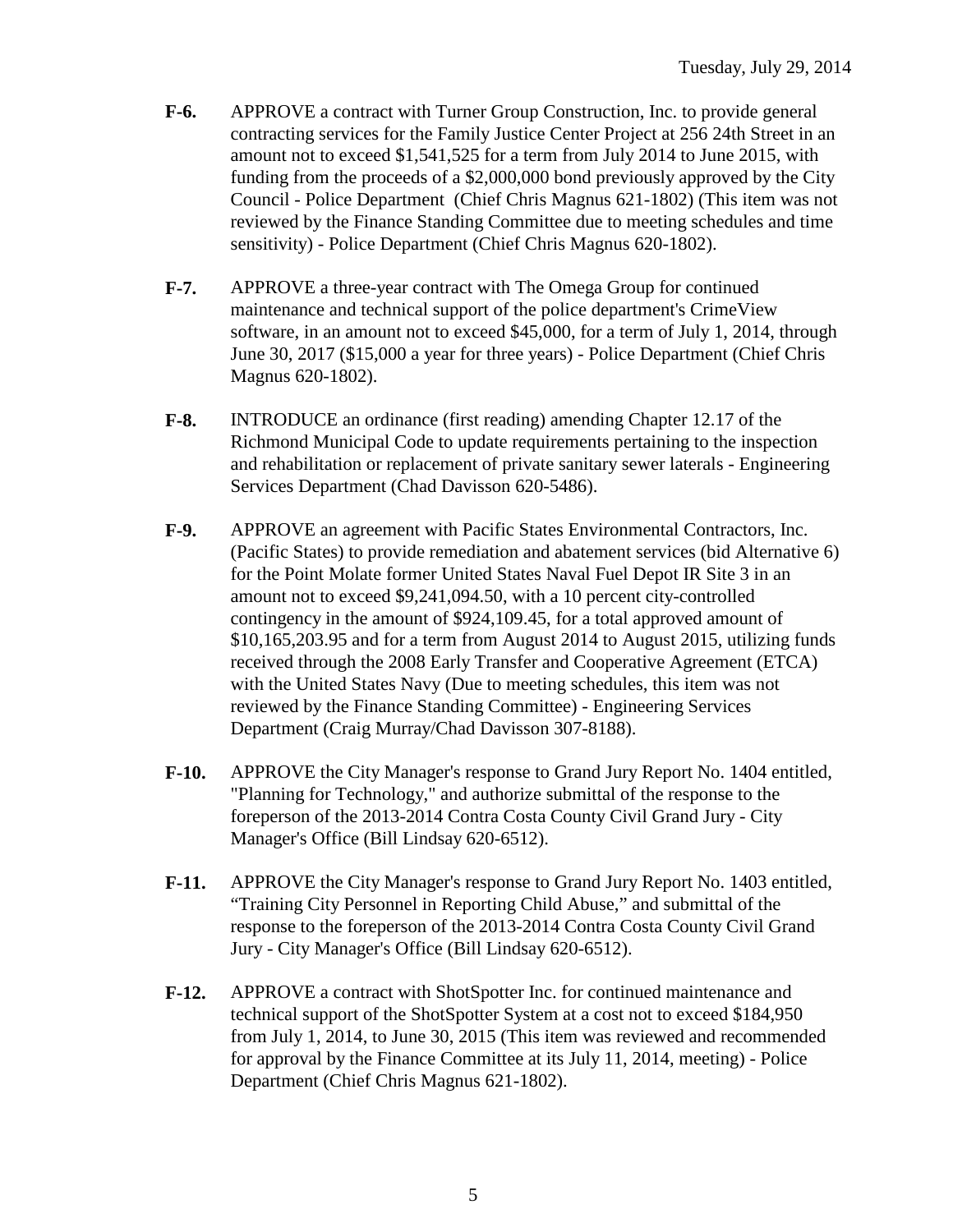- **F-13.** APPROVE a grant-funded contract with the Contra Costa County Employment and Human Services Department on behalf of the Workforce Development Board to provide a multi-craft core curriculum and industry-recognized certificate for Future Build Program participants on behalf of the RichmondBUILD Academy. The contract term will be September 2, 2014, through June 30, 2016, in an amount not to exceed \$100,000 (This item was reviewed and recommended for approval by the Finance Standing Committee at its July 11, 2014, meeting) - Employment and Training - (Sal Vaca/Fred Lucero 307-8023).
- **F-14.** APPROVE a grant-funded contract with the Cypress Mandela Training Center, Inc. to provide a multi-craft core curriculum and an industry-recognized certificate for 42 program participants at the Cypress Mandela Training Center. The contract term will be September 2, 2014, through June 30, 2016, in an amount not to exceed \$200,000 (This item was reviewed and recommended for approval by the Finance Standing Committee at its July 11, 2014, meeting) - Employment and Training (Sal Vaca/Fred Lucero 307-8023).
- **F-15.** APPROVE a contract with Reed-Madden Design for the design, fabrication, and installation of the sculpture, "Changing Tide," the accepted public art sculpture to be installed at Point Sheridan in an amount not to exceed \$175,000 funded by the Public Art Capital Fund (This item was reviewed and recommended for approval by the Finance Standing Committee at its July 11, 2014, meeting) - Library and Cultural Services Department (Katy Curl 620-6554/Michele Seville 620-6952).
- **F-16.** APPROVE a contract with Baker Tilly Virchow Krause, LLP to perform a management and performance audit for the Richmond Housing Authority in an amount not to exceed \$100,000 (This item was not reviewed by the Finance Committee due to meeting schedules and time sensitivity) - City Manager's Office (Bill Lindsay 620-6512).
- **F-17.** (1) ADOPT the post-collection service agreement; and (2) APPROVE collection franchise agreement amendment with Richmond Sanitary Service/Republic to provide enhanced recycling and bulky item services - City Manager's Office (Bill Lindsay 620-6512).
- **F-18.** APPROVE the minutes of the May 20, 2014 and June 3, 2014, Regular City Council Meetings - City Clerk's Office (Diane Holmes 620-6513).
- **F-19.** APPROVE the following re-appointment: Planning Commission: Eduardo Martinez, incumbent, term expiring June 30, 2016 - Mayor McLaughlin (620- 6503).
- **F-20.** DESIGNATE Councilmember Butt as the voting delegate to represent the City of Richmond at the Annual Business Meeting of the League of California Cities 2014 Annual Conference to be held September 3-5, 2014, at the Los Angeles Convention Center, Los Angeles, California - City Clerk's Office (Diane Holmes 620-6514).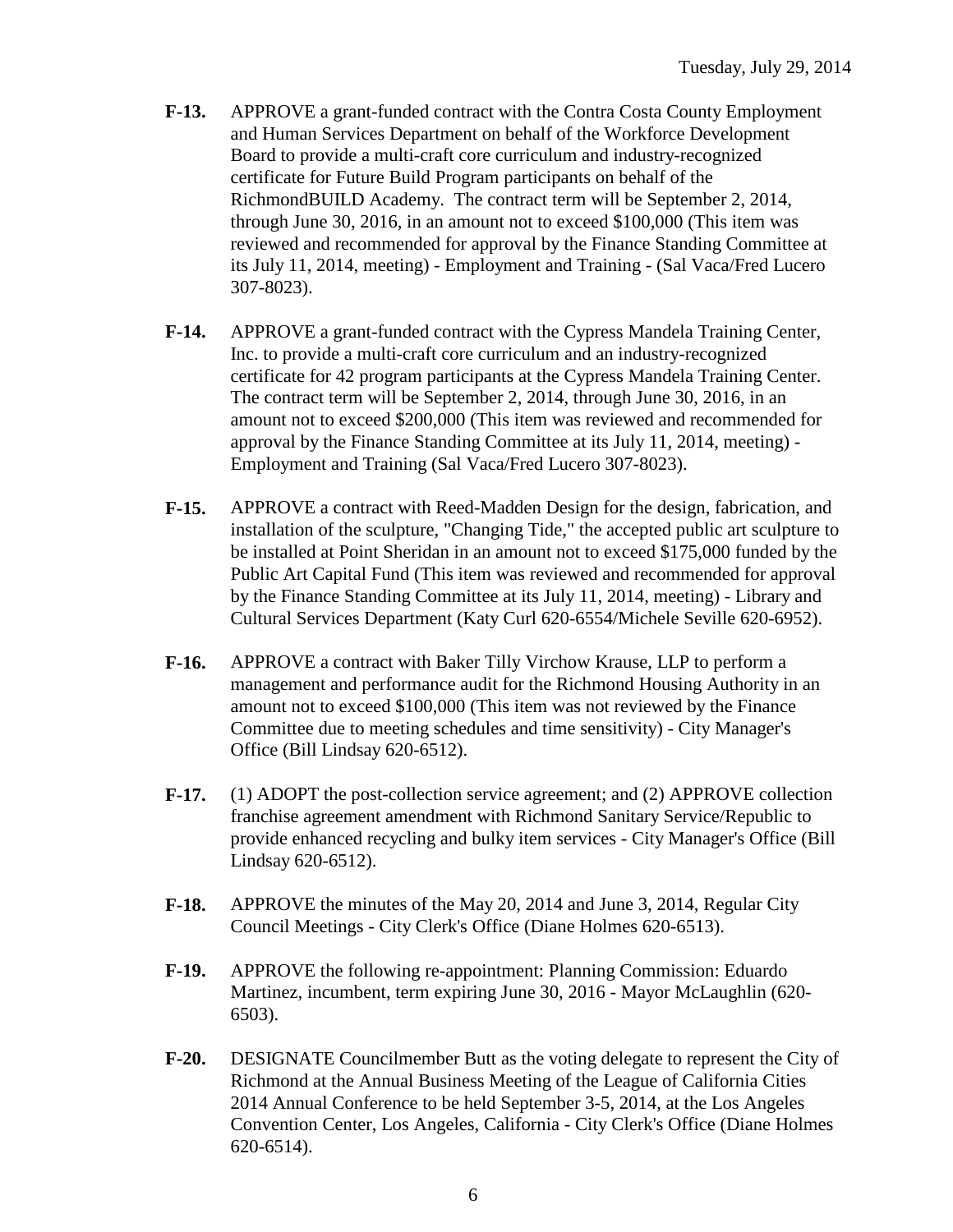**F-21.** ADOPT a resolution approving the placement of Craig S. Meltzner & Associates, CSG Advisors, and Laurin Associates on the list of qualified financial consultants to provide underwriting, subsidy and financial layering analysis for Housing and Urban Development (HUD)-funded projects in an amount not to exceed \$50,000 per firm over a three-year period - Finance Department (James Goins 620-6740).

#### **G. ITEMS CONTINUED FROM PREVIOUS MEETINGS**

#### **Continued Consent Calendar Items**

- **G-2.** APPROVE the 2014/2015 North Richmond Waste and Recovery Mitigation Fee Expenditure Plan that specifies the activities and the revenue to support those activities from July 1, 2014, through June 30, 2015, as recommended by the North Richmond Waste and Recovery Mitigation Fee Joint Expenditure Planning Committee - City Manager's Office (Bill Lindsay 620-6512/Lori Reese-Brown 620-6869). **This item was continued from the June 24 and July 1 and 15, 2014, meetings for Council deliberation and determination only.**
- **G-3.** ADOPT a resolution allowing the City of Richmond to levy an assessment on properties subject to assessment under the Downtown Richmond Property and Business Improvement District (DRPBID) and place this levy on the annual 2014-2015 property tax rolls - City Manager's Office (Bill Lindsay/Janet Johnson 620-6512). **This item was continued from the July 1 and 15, 2014, meetings.**

#### **Continued Public Hearings**

**G-4.** ADOPT a resolution authorizing the City of Richmond to levy special assessments against certain properties having unpaid invoices related to administrative citations, nuisance abatement costs, and foreclosure ordinance fines pursuant to Richmond Municipal Code Chapters 9.22, 6.38, 9.50 and 2.63 - Police Department (Chief Chris Magnus 621-1802). **This item was continued from the July 1 and 15, 2014, meetings.**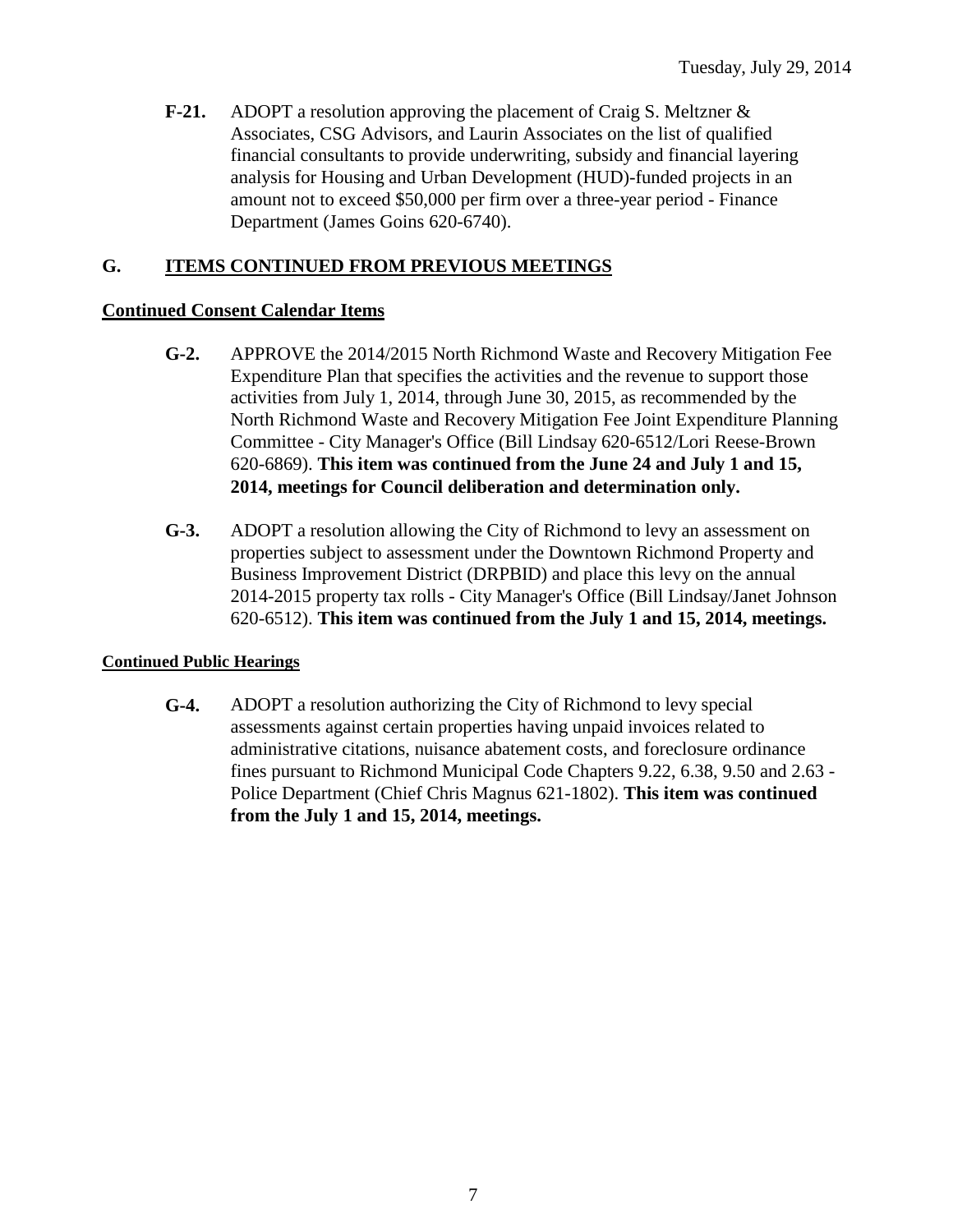#### **ITEMG-5 CONTINUED PUBLIC HEARING - NOT EARLIER THAN 6:30 P.M.**

**G-5.** CONDUCT a continued public hearing to receive comments on the certification of the Final Environmental Impact Report, Conditional Use Permit, Design Review Permit and other related approvals or agreements for the Chevron Refinery Modernization Project, and any appeal of the Planning Commission action, on the Project; CONSIDER certification of the Final Environmental Impact Report as well as applications for approvals and agreements needed to carry out the Chevron Refinery Modernization Project, and any appeal of the Planning Commission action. Staff recommends that the City Council: (1) ADOPT a resolution deciding the appeal of Planning Commission Resolution 14-11, certifying the Final Environmental Impact Report, adopting Findings, adopting a Mitigation Monitoring and Reporting Program, and directing the city manager to enter into a Memorandum of Understanding with the Bay Area Air Quality Management District; (2) ADOPT a resolution deciding the appeal of the Planning Commission Resolution 14-12, approving the Conditional Use Permit and Design Review Permit for Project Alternative 11, including Conditions of Approval and directing the city manager to enter into an Environmental and Community Investment Agreement with Chevron. The resolutions and related attachments reflect approval of Alternative 11 - Planning and Building Services Department (Richard Mitchell 620-6706). **This item was continued from the July 22, 2014, meeting. The public hearing remains open only for the remaining speakers who signed up to speak at the July 22, 2014, meeting. The City Clerk has the speaker cards.**

#### **Continued Resolutions**

**G-6.** ADOPT a resolution limiting the amount of time that Councilmembers have to ask questions - Councilmembers Rogers, Butt, and Myrick (620-6861). **This item was continued from the July 1 and 15, 2014, meetings.**

#### **H. PUBLIC HEARINGS**

**H-1.** ADOPT a resolution approving a report of sewer service charges for Fiscal Year 2014-15, and authorizing sanitary sewer and stormwater fees to be collected on the annual 2014-2015 tax rolls - Engineering Services (Chad Davisson 620- 5486).

#### **I. RESOLUTIONS**

**I-1.** ADOPT a resolution urging Contra Costa County to integrate Doctor's Medical Center into the Contra Costa Health Services to provide health care to the residents of Richmond and the greater West Contra Costa County - Vice Mayor Beckles (620-6568), Mayor McLaughlin (620-6503) and Councilmember Myrick (620-6636).